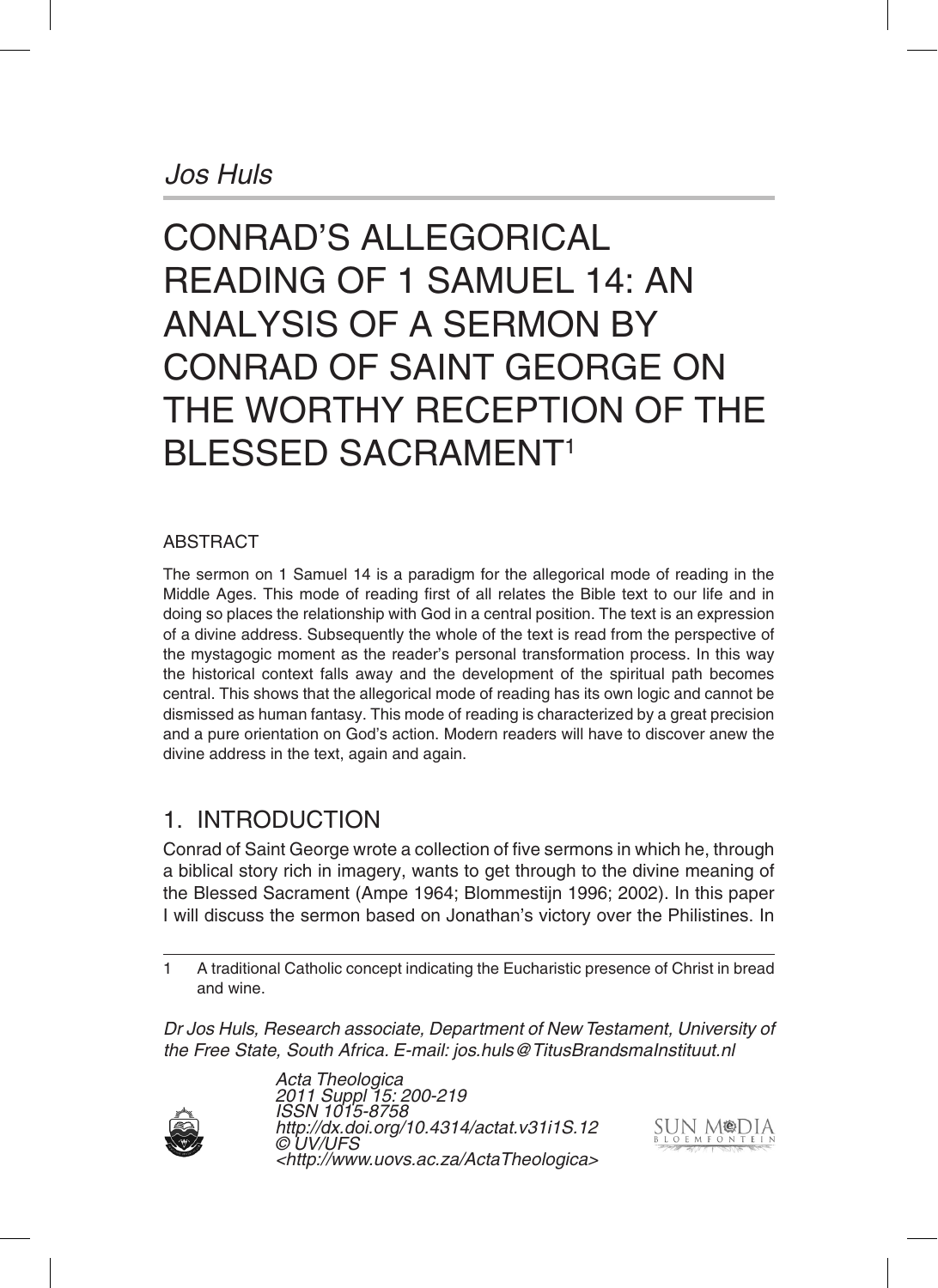this sermon Conrad uses the allegorical mode of reading. The allegoric mode of reading forms a part of the fourfold sense of Scripture which tied in with Origen's mode of reading elaborated in Alexandria as an 'exegetical program'. In fact the Alexandrian exegesis has profoundly influenced through Origen the Christian reading praxis (Waaijman 2002:694-696). The point of departure of this reading is the literal sense of the text (*pros rèthon*). This is the dimension explicitly articulated in the text and discovered in a careful and attentive reading (Guigo II, *Scala claustralium* 2). Closely related to the literal sense is the historic dimension (*kat'historian*), articulating not only events which happened but particularly the history of God's action among men (Waaijman 2010:XX). Gregory of Nyssa writes about this aspect:

We may take the words allegorically, and so penetrate to the inner sense of the history, without losing sight of the truth of its facts (*Answer to Eunomius' Second Book*, 258).

We are focusing on the allegoric reading (*kat'allegorian*), which introduces the reader in the ascent to the union with God (*kat'anagogen*) (Waaijman 2010:XX). This mode of reading, with its various layers, blossomed mainly in monastic environments.

Decisive for the allegorical mode of reading is the personal relationship with God and thus the question what God has to say to us in Scripture. In order to answer this question, we will have to let go of the material and historical dimension of the passage before us, and place it in the 'present' of our personal reality. This does not mean that we abandon the material text. In fact each word in the text remains important, but is now considered as an expression of a divine address and a directive for our inner journey to God. This personal exposure to the text is at the same time a condition and an opportunity that God might speak in our life and we be introduced into his reality hidden for the objectiving eye.

Little is known of Conrad of Saint George, beyond the three manuscripts that we now know.<sup>2</sup> The Vienna manuscript states that he was born in Cologne. He was prior of the Carmelite monastery of Cologne, which was founded in the second half of the thirteenth century. One manuscript states that he died in Cologne in 1305, the other that this did not occur until 1316 or 1317. His

<sup>2</sup> Ms The Hague, KB, 73 H 30, previously K 40, *f* 106v-122v: *Dat van den heiligen sacrament*. Ms. Tilburg KUB, UB I, 20 (KHS 20, olim PGNB 647), *f* 20v-52v: *Een seer devoet sermoen vanden werden heijligen sacrament*. Ms. Vienna OeNB 15419, *f* 39vb-51rb: *Hier beghint een glorioes sermo vanden heylighen sacramente dat maecte broeder coenraet van sent iorijs gherborent van cuelen der ordenen onser liever vrouwen*.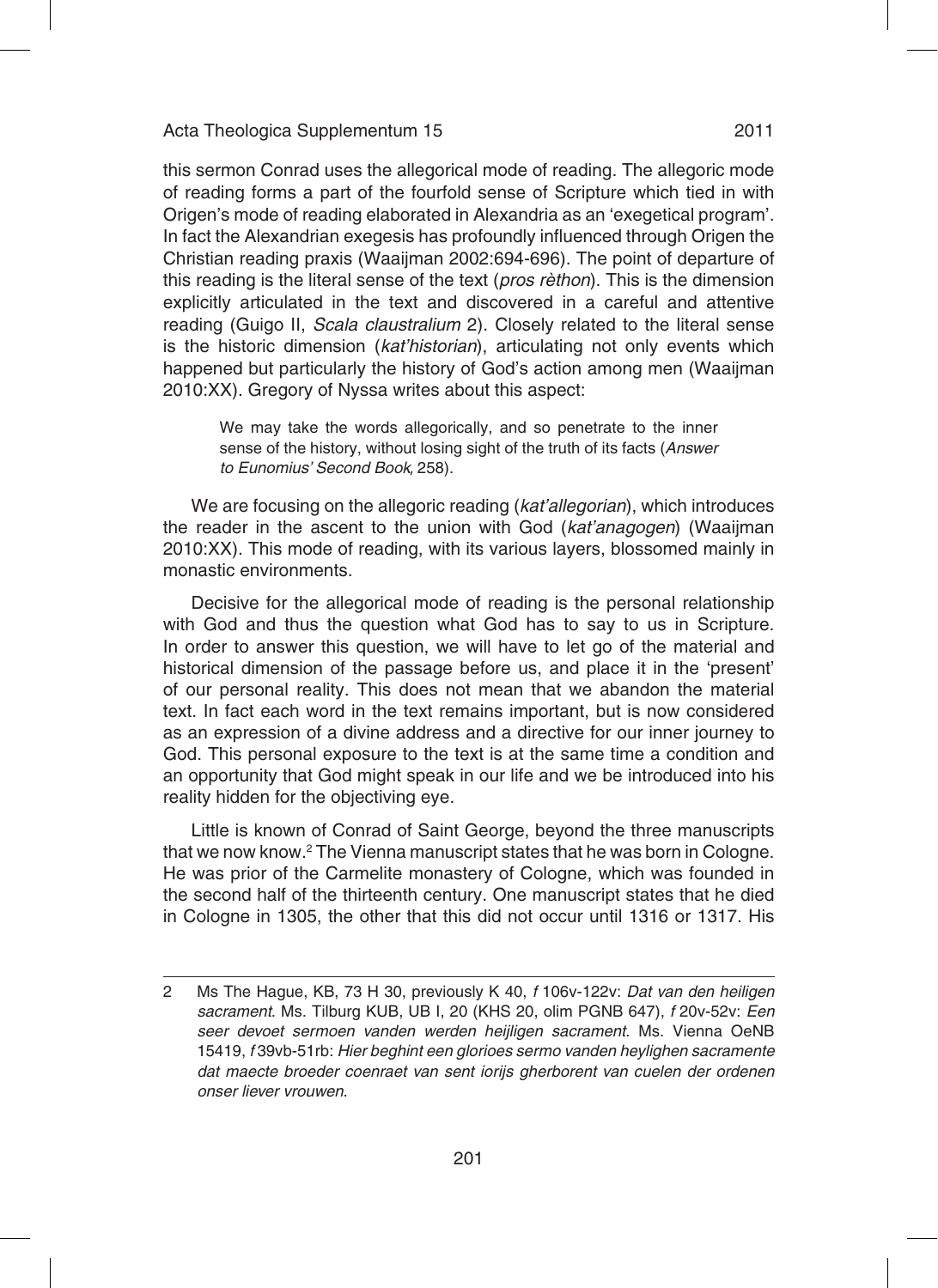# 2. CONRAD'S INTERPRETATION OF 1 SAMUEL 14

In Conrad of Saint George's abovementioned sermon the central theme is the Blessed Sacrament. He makes a distinction here between the sacrament as a material given and the sweet flavour of God's presence in this sacrament. The latter refers to *communio* or communion with God. This *communio* is not a matter of course and is not automatically obtained by partaking of the Blessed Sacrament. First we must acquire a taste for God by freeing ourselves from the world and its idle pleasures. If we do not do this, and keep holding on to the sweet flavour of all that is visible and tangible, this reality that is hidden for the eye will remain out of the reach of our spiritual powers of perception. However, if in receiving the Blessed Sacrament we open ourselves for God's loving presence, this can also open our eyes for God's action in the totality of our life. Significant here is the story of Jonathan, who in his battle with the Philistines places the entirety of his personal fate in God's hand and in this way gives God the possibility of freeing Israel from its enemies. In the same way we, by acquiring a taste for God in the Blessed Sacrament, can be freed from all that hinders us from losing ourselves in God.

The starting point for Conrad's interpretation of the story of Jonathan's victory over the Philistines is the question of the distinction between the Blessed Sacrament and *communio*, which is indeed mediated by the Blessed Sacrament, but does not result from it as a matter of course. However often we receive communion, as an external act it can only truly affect us if in doing this we open ourselves for God's hidden action. This action does not limit itself to the Blessed Sacrament, but rather concerns the totality of our life. Conrad's most important message is, therefore, that – when we receive the Blessed Sacrament – we do this with the desire actually to meet God. Only in this way can we acquire a taste for the hidden sweetness of the Blessed Sacrament and in this surrender ourselves more and more to God's hidden action in our life.

For Conrad Jonathan is an example of someone who in everything focuses solely on God. God tells him what to do and not to do. All other voices – even those of his father and king – are relative in regard to this divine address. Based on this, Conrad reads Jonathan's victory over the Philistines primarily as a story of faith. Because of this, for him the emphasis does not lie on Jonathan's victory over the Philistines, but rather on the adventure that he embarks on with God. Despite the plight that Israel finds itself in, he does not let himself be led by human considerations, but dares to trust purely and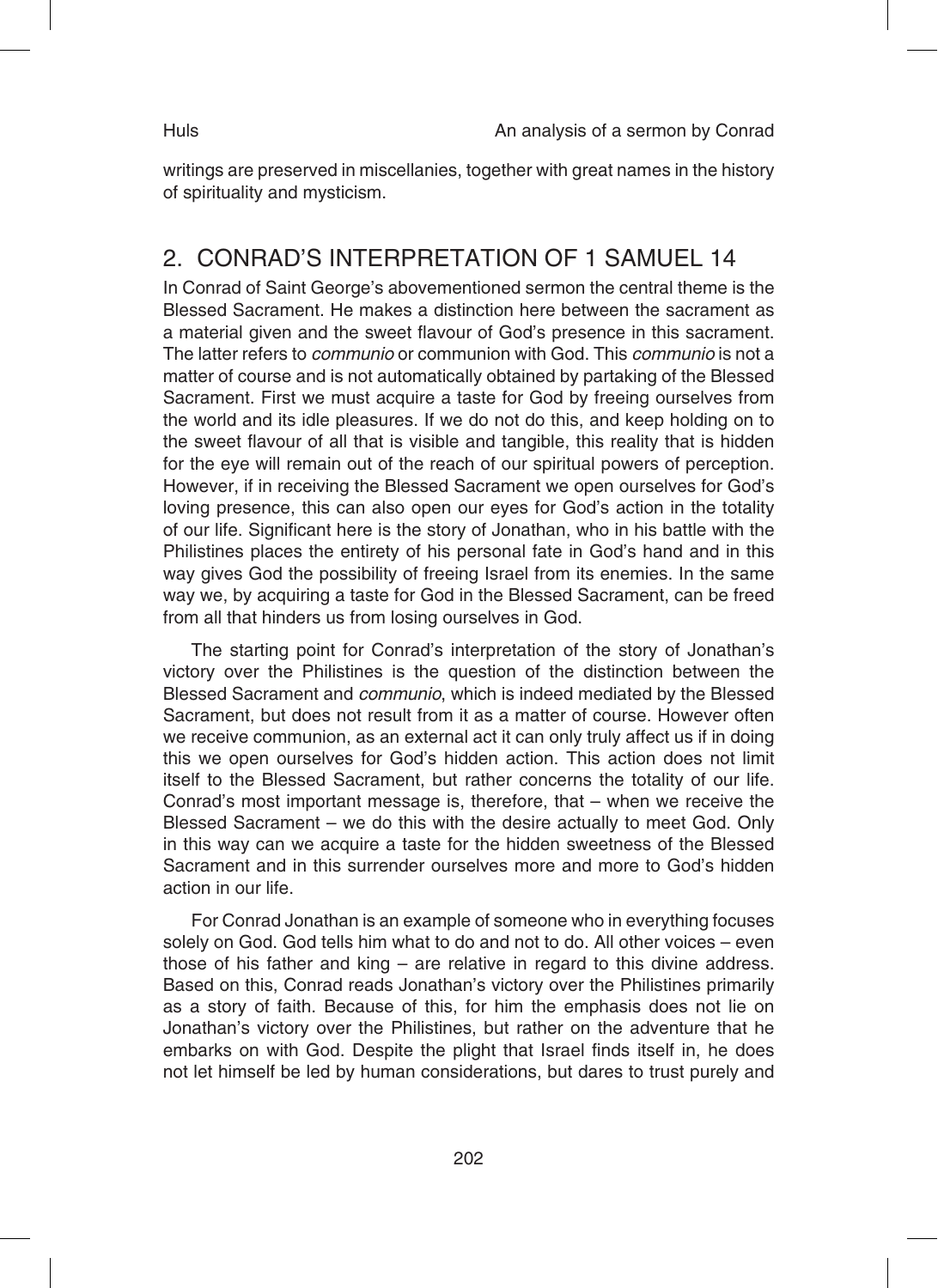simply on God's liberating force, and to enter into battle with the Philistines against all odds. Conrad goes further, however, by letting go of the historical perspective of the text and reading the whole story of Jonathan as a personal path of faith that we also can imitate. This sheds a different light on Jonathan's story and makes other matters important as well.

# 2.1 The image of tasting the honey

In Conrad's sermon the leitmotiv of the story is neither the fact that Israel has defeated the Philistines, nor the personal conflict between Jonathan and Saul. Both themes are touched on, but merely form the background for an event in this story which is much more important for Conrad: the fact that Jonathan, after he has defeated the Philistines, eats honey and by eating this honey begins to see clearly again. It goes without saying why precisely this passage catches Conrad's eye. His interest is after all the hidden sweetness of the Blessed Sacrament and the question how we can come to taste this sweetness<sup>3</sup>

Besides the fact that Israel is often called the land of milk and honey, in Scripture the image of honey is also often used to indicate the sweet flavour of the divine word. The practice of reading Scripture was directed towards acquiring a taste for the divine source of inspiration behind the words of Scripture, so that this can become efficacious in our life as well. This is called the honey of the Scriptures. This honey is sweeter than natural honey could ever be. In the same way, Conrad indicates that the honey that Jonathan eats has a spiritual meaning and is an expression of his intimate relationship with God. The path that Jonathan has travelled, has ultimately brought him to tasting the sweetness of God.

### 2.2 Jonathan's path

In describing Jonathan's path, Conrad concentrates on four moments in the story of 1 Samuel 14. He writes:

Jonathan did four things before he partook of this honey: First he had to climb a high mountain. He had to defeat the Philistines. He had to have a rod in his hand, and he had to bring his hand to his mouth.

<sup>3</sup> It is notable that neither in 1 Samuel 14:27 nor in 1 Samuel 14:29 the sweetness of the honey is mentioned and only the illuminating effects of the honey are brought up. The honey brightens Jonathan's eyes. Conrad connects this brightening with the natural sweetness of honey. Thus he connects this text with other texts in the Scriptural tradition that prize honey mainly for its sweet quality.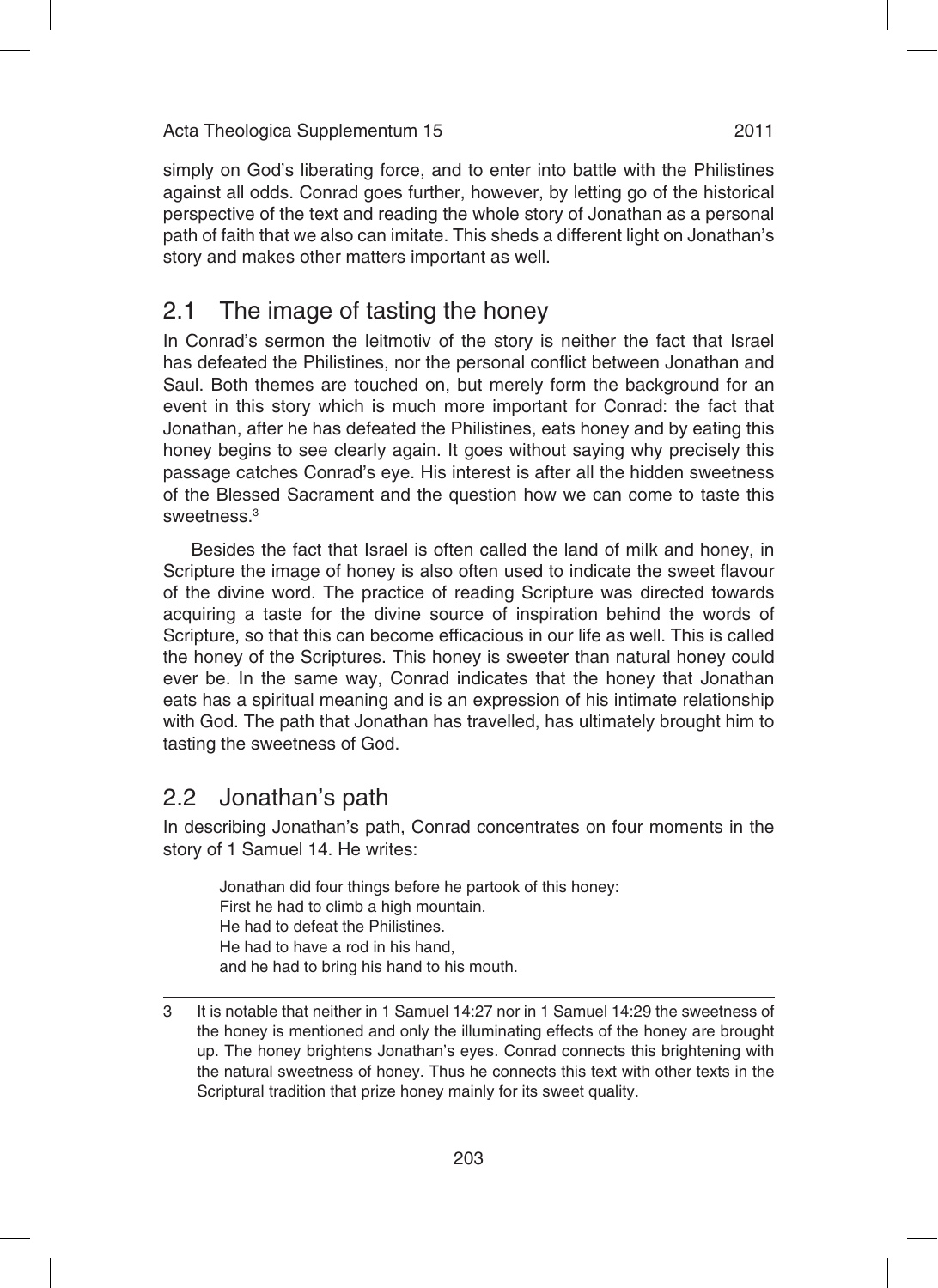Thus a person who wants to approach the sacrament worthily and with Jonathan taste the sweetness of the honey must do these four things.

#### 2.2.1The shift in perspective

Conrad begins his sermon with Jonathan's initiative to defeat the Philistines. He places this initiative in the perspective of what he sees as the goal of enterprise, that is, the tasting of the honey. In doing this he changes the perspective of the Bible story he is commenting on. After all, in the story Jonathan does not advance on the Philistines in order to taste the honey, but in order to defeat them. That he will eat honey on this journey and that this honey will open his eyes, is due more to coincidence than to a preconceived plan. The superficial perspective of 1 Samuel 14 is indeed of a historical nature. The writer of this chapter sketches the plight of the Israelites who because of the Philistines' military superiority are in danger of coming off worst. Their only choice is to resign themselves to their power politics, or  $-$  as Jonathan does  $-$  resist their politics in a life-and-death struggle, by seizing the few weapons they have in their possession.

However, Conrad sees another perspective in the story. This is the perspective of God who is going His own hidden way in and with humanity and beyond their own goals wants to open him for His awesome mystery. The two perspectives are in line with each other. For Jonathan would never have tasted the honey, had he not – obedient to God's voice – advanced on the Philistines. The fortuity of the discovery however shows that there is a discontinuity between what people see as their own goal from their perspective and what, in travelling this path, is brought about in them by God. Classically we call this difference the distinction between *telos* and *skopos*. The *skopos* is the working goal of the person who wants to enter into contact with God, the *telos* is the final goal of the path, or the goal that comes from God. The latter cannot be brought about by human manipulation, but is received from God. In Conrad's sermon however, this does not mean that we cannot keep our sights on this objective. On the contrary, it is precisely the *telos* that gives our working goals their inner orientation. In the *telos* it becomes visible what our aim is in everything that we do, that is to open up for God who approaches us from beyond. For this *telos* of our actions Conrad uses the image of tasting the honey. Just as Jonathan, obedient to God's voice, went to battle against the Philistines and so came to taste the honey, so we also must travel this same path to come to taste God. Here Conrad leaves the historical perspective of the text, and makes the story an image of our own ascent to contemplation or seeing God.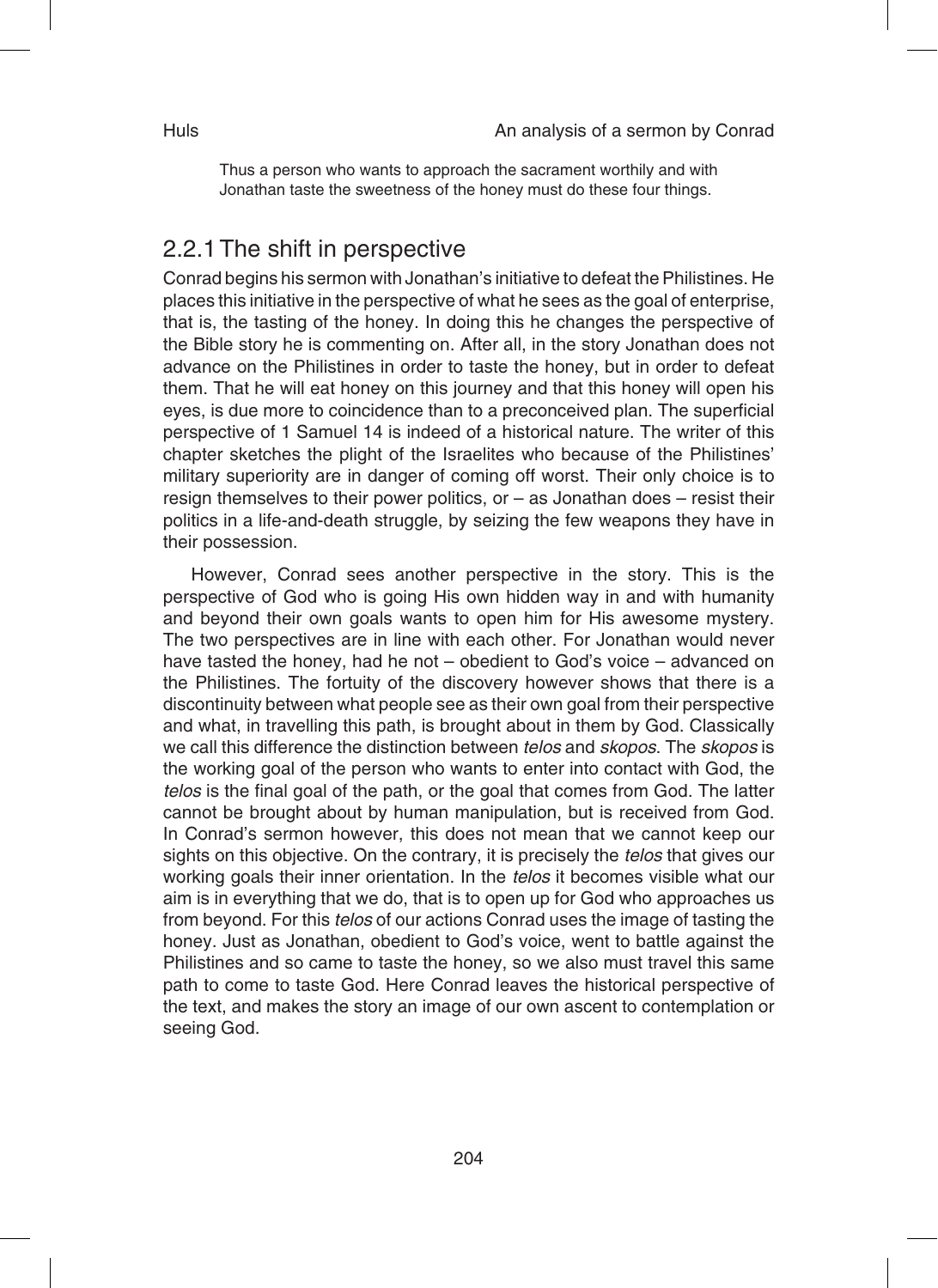#### 2.2.2The four steps

#### 2.2.2.1 Jonathan climbs a mountain

Conrad begins his story with Jonathan's initiative to climb the mountain where the Philistines are encamped. What is striking here, is that in doing this he leaves out a number of details that are important for the story line. For instance, he does not state that Jonathan does not inform his father and king about his plans and in this way shirks his duty to place himself under his father's authority. Conrad also fails to mention Jonathan's awareness that he can do nothing outside of God and will only advance on the Philistines if he knows for sure that God will fight along with him. Not surprisingly, these points are not important to Conrad's argument and are in a certain way even undesirable. His concern is that we surrender ourselves unconditionally to our desire to taste God and not doubt the source of this desire. For it is God himself who placed this desire within us. Thus also in this matter the distinction between working goal (*skopos*) and final goal (*telos*) plays an important role. From the perspective of God's liberating action in our life, the question is not whether we have to climb the mountain; we are being asked actually to commence this climb that will confront us with our enemy.

By reading Jonathan's victory over the Philistines as an ascent to savouring God in the Blessed Sacrament, the elements of this story are also detached from their historical context and related to the reality of our soul. In this way Conrad's allegorical reading seems to be an attempt to think about this inner reality on the basis of the visible path that Jonathan followed. In the classical view this path begins with the life of virtue. By practicing the virtues we are gradually transformed into people who live from God's strength and in this immediacy learn to have an eye and an ear for the unimaginable reality of God's love. It is therefore unsurprising that practicing the virtues is compared to climbing a mountain. Just as Moses climbed the mountain to approach God, the life of virtue is directed towards our ascent to God. By practicing them we get to know God from within.

#### 2.2.2.2 Jonathan defeats the Philistines

In the book of Samuel the story of Jonathan is placed in the light of Israel's victory over the Philistines. Jonathan's brave action made it possible for the Israelites to drive the Philistines off their land. Conrad however lets go of this perspective and shifts the emphasis to the honey that Jonathan gets to eat, more or less coincidentally, on his campaign against the Philistines. The whole of Jonathan's enterprise should be seen in the light of this higher purpose. This also holds true for Jonathans victory over the Philistines. In Conrad's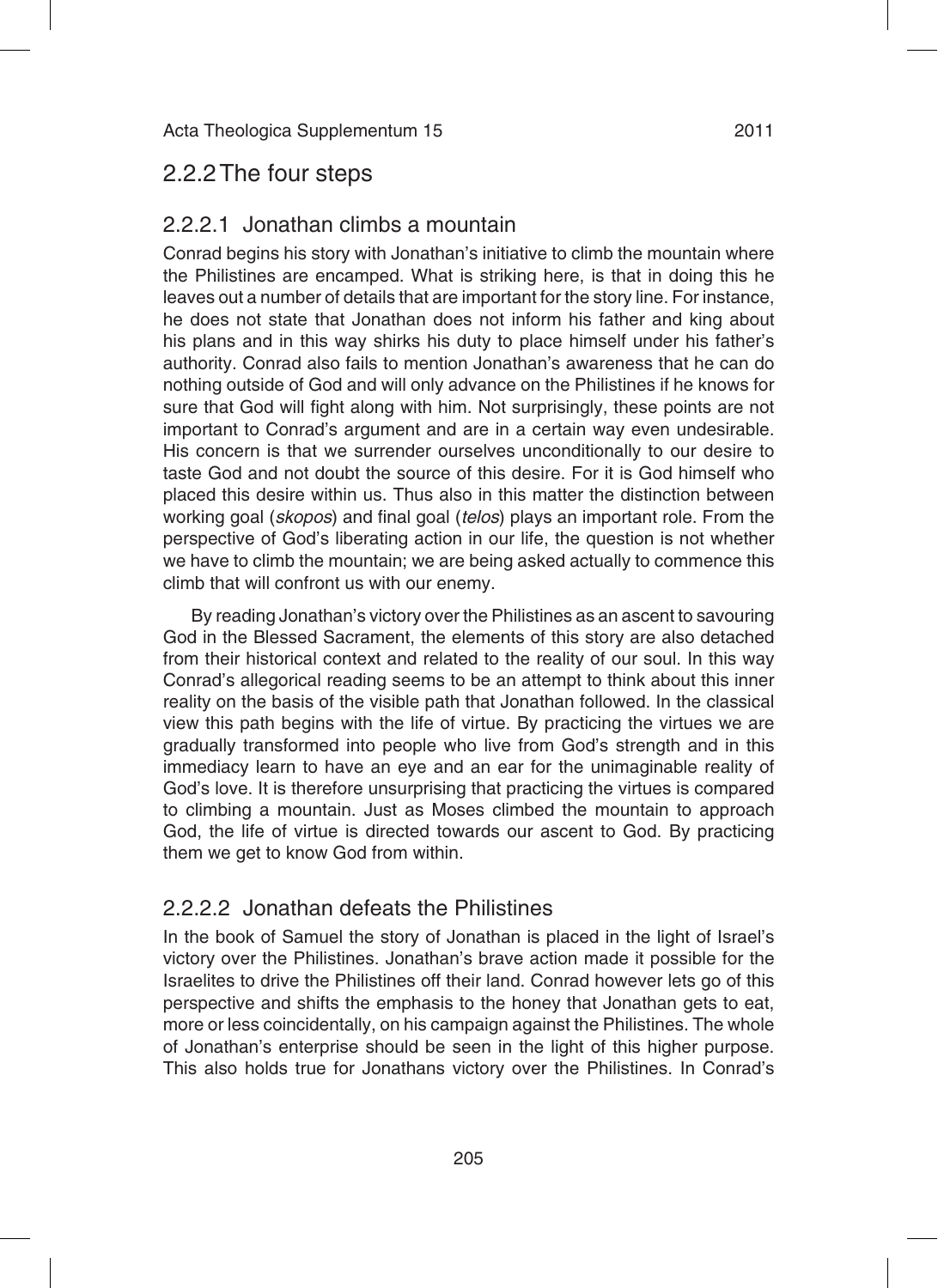sermon Jonathan does not defeat the Philistines in order to free himself from them, but in order to come to the tasting of the honey. With this transposition Conrad makes it clear that Jonathan's victory too should be read against the background of the distinction between *skopos* and *telos*. To acquire a taste for God's sweetness (*telos*) we will have to go to battle against the "armed people" keeping us from truly opening up to God. According to Conrad this enemy concerns our sins and temptations. He subsequently elaborates on these sins and temptations with the help of the psalm verse:

Thou shalt walk upon the asp and the basilisk: and thou shalt trample under foot the lion and the dragon. (Psalm  $91:13$ )<sup>4</sup>

Once again, Conrad understands this verse allegorically. The four animals that are mentioned in this verse refer to four types of sin: sinful thoughts, sinful intentions, pride and sloth. He discusses these four sins in the light of the *telos*. They prevent one from acquiring a taste for God and thus must be trampled with all one's might.

#### 2.2.2.3 Jonathan's rod

1 Samuel 14 tells elaborately how Jonathan, after his battle with the Philistines, reaches a forest with honey, together with the people. The people did not dare stretch out a hand to the honey, because the King had forbidden it. Jonathan was not aware of this prohibition. He took a stick, dipped it in the honey, brought it to his mouth and ate of the honey. We could easily overlook this detail, that Jonathan did not eat with his hands but with a stick. After all, it hardly seems significant, unless Jonathan is here being symbolically indicated as a prophet. For Conrad however it is essential, because it expresses the indirect or mediated character of our ascent to the Blessed Sacrament. Once again the distinction between working goal and final goal is important. We can only acquire a taste for the Blessed Sacrament, if we truly open ourselves for God's action and are aware that we cannot bring about this gift of love ourselves, but can solely receive it by grace. And so it is not strange that Conrad connects Jonathan's rod with the role of Mary. Mary is in his eyes the mediator between God and man. In her the discontinuity becomes visible between our own activities and the ultimate objective of these activities. In order to illustrate this further Conrad quotes four other passages from the first testament, besides the above, in which according to him Mary is portrayed as a rod.

<sup>4</sup> Psalm 90:13 in the vulgate numeration: super aspidem et basiliscum ambulabis et; conculcabis leonem et draconem.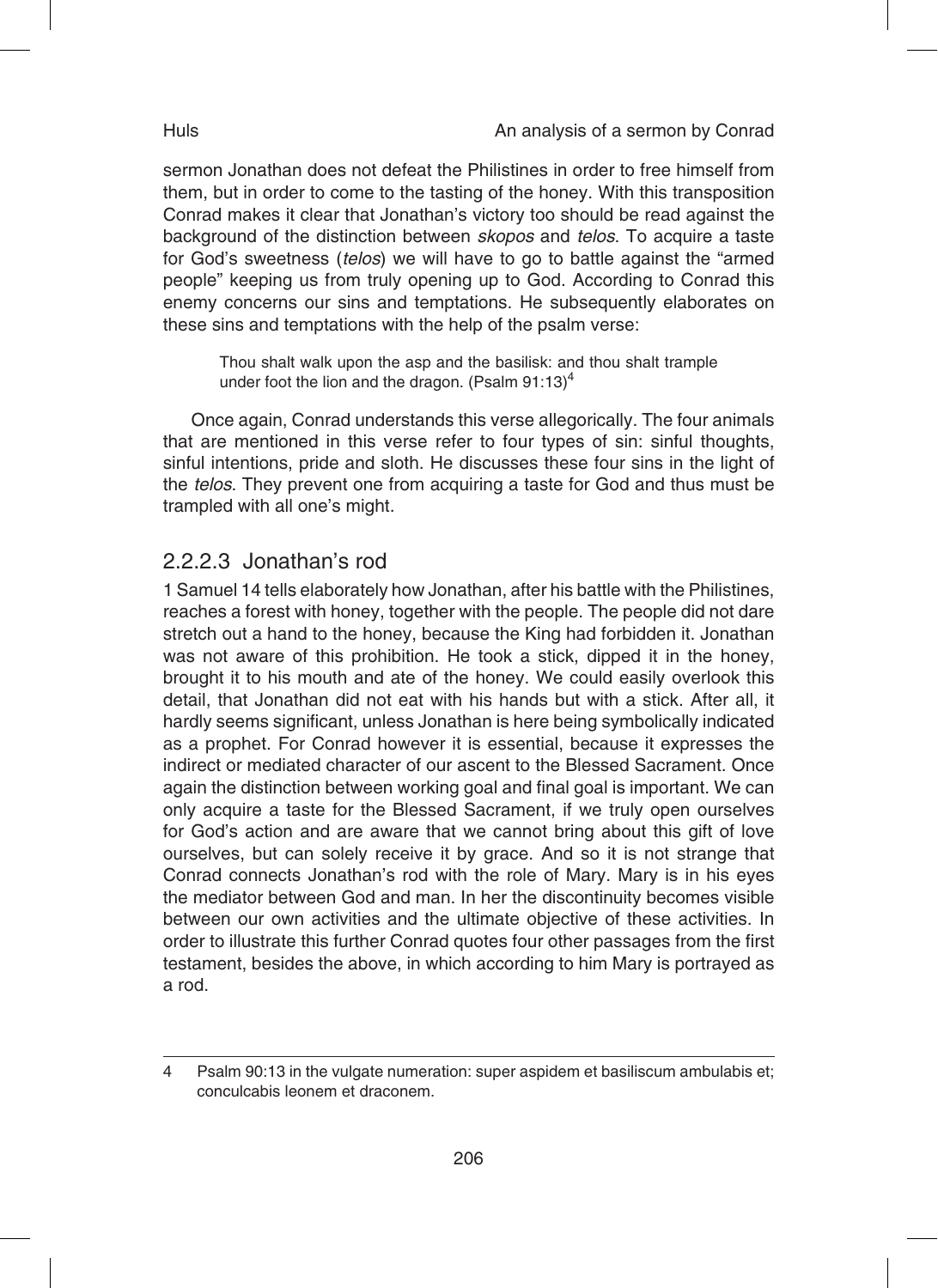#### 2.2.2.4 Jonathan brings the hand to his mouth

The fourth and last act before Jonathan tastes the honey, is that he brings the hand to his mouth. For Conrad this means that we ought to have a wellordered life, both interiorly and exteriorly. Also in this last step the distinction between working goal (*skopos*) and final goal (*telos*) is important. Our life is orderly when we have so lost ourselves in God, that He has become our will and we want nothing other than to do His will. This form of perfection is however not a prerequisite. We do not need to be perfect before God will deign to let Himself be tasted in His sweetness. Far more important is that we, in doing God's will, come to realize that God is entering into us and so can transform us from within. This form of reciprocity ultimately brings us to the sweet taste of God. Thus here – just as in the previous steps – the final goal is hidden in the working goal. This is symbolically expressed by the hand that is brought to the mouth.

# 2.2.3The effects of the honey

Although Jonathan's four steps describe the whole of the spiritual path, they show only the perspective of the human involvement on this path. In fact the four steps are only meant as four activities that aim at pulling us out of the world of ourselves and so creating the possibility of becoming sensitive for God's reality. For Conrad this is tasting the honey or the sweetness of the Blessed Sacrament. He subsequently shows the effects of this honey in our concrete life. He distinguishes four aspects:

- 1. honey brightens the eyes;
- 2. honey unleashes the sweet flavour of a growing desire;
- 3. honey spurs on to good works
- 4. and honey makes us die to ourselves.

#### 2.2.3.1 Honey brightens the eyes

That honey brightens a person's eyes, follows directly from the story as it is told in 1 Samuel 14. Twice it is stated there that Jonathan's eyes were brightened after eating the honey. Considering the theme of the sermon, it was probably this passage that brought Conrad to read this story allegorically. It shows, in an image, that with respect to God we are in a permanent state of blindness. We do not see what *is*, and it is only by God that we can be healed of this blindness. He makes the scales fall from our eyes and in doing so shows us that before everything we live in the light of His countenance. Conrad illustrates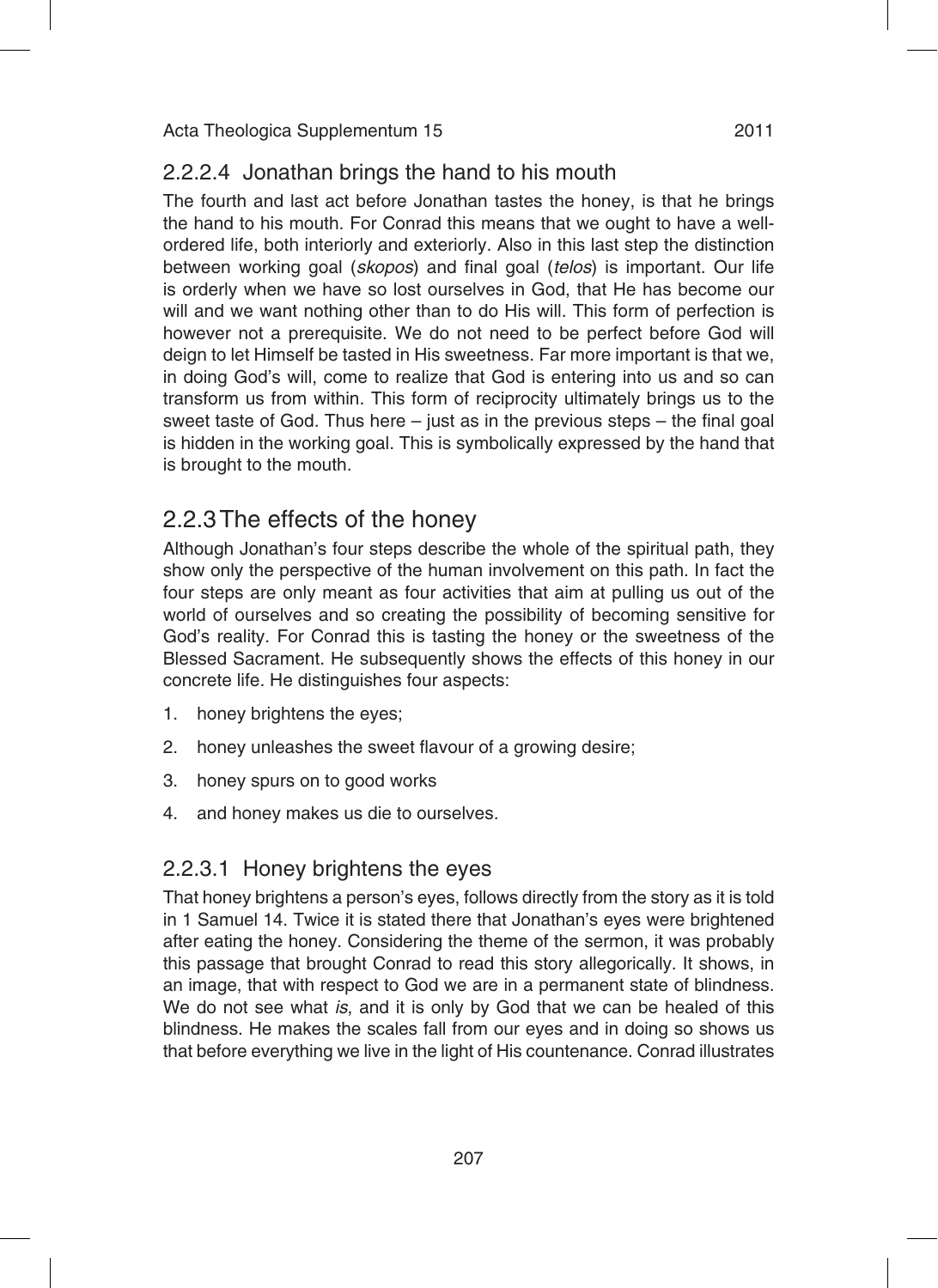this with a quote from the gospel of John, in which Christ or God is called the light of the world (John 8:12). This light illuminates us from within.

#### 2.2.3.2 Honey unleashes the sweet flavour of desire

The second point in Conrad's argument starts from the natural fact that honey is sweet. Although in the story of Jonathan the honey only brightens the eyes and nothing is said about its sweet property, here Conrad does place himself in the tradition of the Scriptures, that compares the sweetness of honey with the hidden sweetness of God's action multiple times. In doing this he is in fact elaborating on the illuminating effect of the honey. One who acquires a taste for the sweetness of the honey, in other words one who opens up for the reality of God, will experience this as being drawn into a dynamic of love that only strengthens the desire for God.

# 2.2.3.3 Honey spurs on to good works

Next Conrad indicates that honey spurs on to good works. He reads this mainly in 1 Samuel 14 verse 31. It is said here that after eating the honey Jonathan once again takes up arms against the Philistines and defeats them from Machmas to Ailon. In this Conrad reads that the battle with the enemy is not decided with the tasting of the honey. We will have to continue to apply ourselves to progress in virtue and combat our temptations. The difference is, however, that through the honey we receive the strength to resist the movements that close us off from God more energetically. In other words, there is a subtle concerted action of *skopos* and *telos*. The working goal wants to orient us on God in our activities, while the final goal, or the activity of God's love, makes us conscious of the fact that the force that frees us ultimately does not come from ourselves, but from God.

# 2.2.3.4 Honey makes us die in God

The fourth and last point shows the mystical perspective of the divine effects. This commences in the realization that the actual source of our good works lies not in ourselves, but in God. He is the one who enkindles us in His love and in this way lets us transcend ourselves and participate in His divine life. This 'taste' for love make us lose our taste for everything that keeps us from this love. In this respect Conrad speaks of people who have died to all earthly things, because they have lost themselves in the things of God. He connects this with Jonathan's readiness to die at the moment when the divine judgment points to him as the guilty party (1 Sam. 14:43). He had after all – without being aware of it – transgressed his father's commands. This readiness to face death and not defend himself by wanting to prove his innocence, makes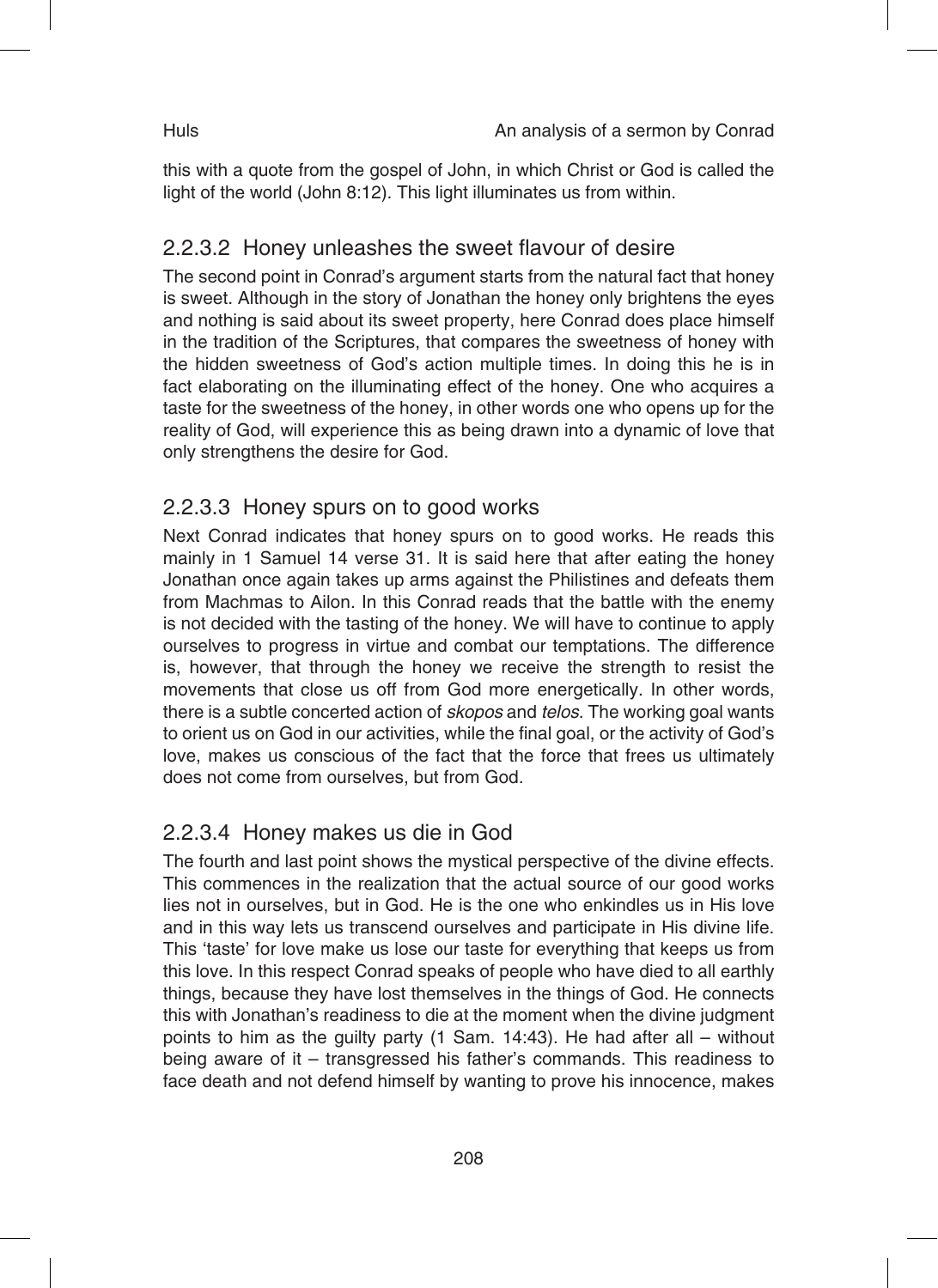Jonathan someone who has given himself away completely to God, in the same way as Jesus. Entirely in the hands of human beings, only God can handle his defense. In the end this Voice comes from the people, that – contrary to Saul's verdict – acquits Jonathan because they have seen God Himself at work in him. Thus we see that the readiness to die refers to a 'tasting' that so absorbs us into the reality of love that we ourselves become irrelevant. In this hiddenness for ourselves, God becomes the space of love.

# 3. THE MYSTAGOGIC FUNCTION OF CONRAD'S **SERMON**

The preceding analysis of Conrad's interpretation of 1 Samuel 14 shows that his primary interest is in the spiritual path. Humanity is inwardly apt to acquire a taste for God's sweetness. As the story of Jonathan shows, this happens through the vicissitudes of our life. In this a distinction must be made between the goals that we strive after with our actions, and the hidden action of God within this. For instance, Jonathan wants to free the people from its plight by advancing on the Philistines. Although he does not inform his father about this, he explicitly places himself under God's direction. He knows that if God is not with him, his action will be in vain. He is the liberating force of Israel and only by entrusting himself to Him can he actually free the people from its enemy. At the same time the story shows that God's liberating dynamic does not end with this historical reality. God wants to open Jonathan's eyes for the infinite reality of His love. This finds its expression in the honey that Jonathan chances to discover on his path. By eating this honey his eyes are illuminated and he realizes that God gives Himself to us in everything. This is why he criticizes his father who lets himself be led by his fear and so deprives the people of the option truly to place themselves in the movement of God. This incongruence between the human perspective and God's perspective is the leitmotiv in Conrad's sermon. In a mystagogic light he continually wants to direct us towards the *telos* of our actions. However important it may be that Jonathan defeated the Philistines, in the end the point is that he, in this seemingly unrelated action, was brought by God to the tasting of the honey.

The central theme in Conrad's sermon is the dignity of the Blessed Sacrament and the way in which we receive this sacrament. It is striking in this context that Conrad does not let himself be tempted to a theological discourse on the Eucharist. For him the Blessed Sacrament is simply a symbol of encounter with God and a moment of condensing of that which is in fact the reality of our life. However much we try to consider life as something of our own, the ground of our life is God. He is the source of our existence and it is of Him that we live, move and are. The Eucharist expresses this in the signs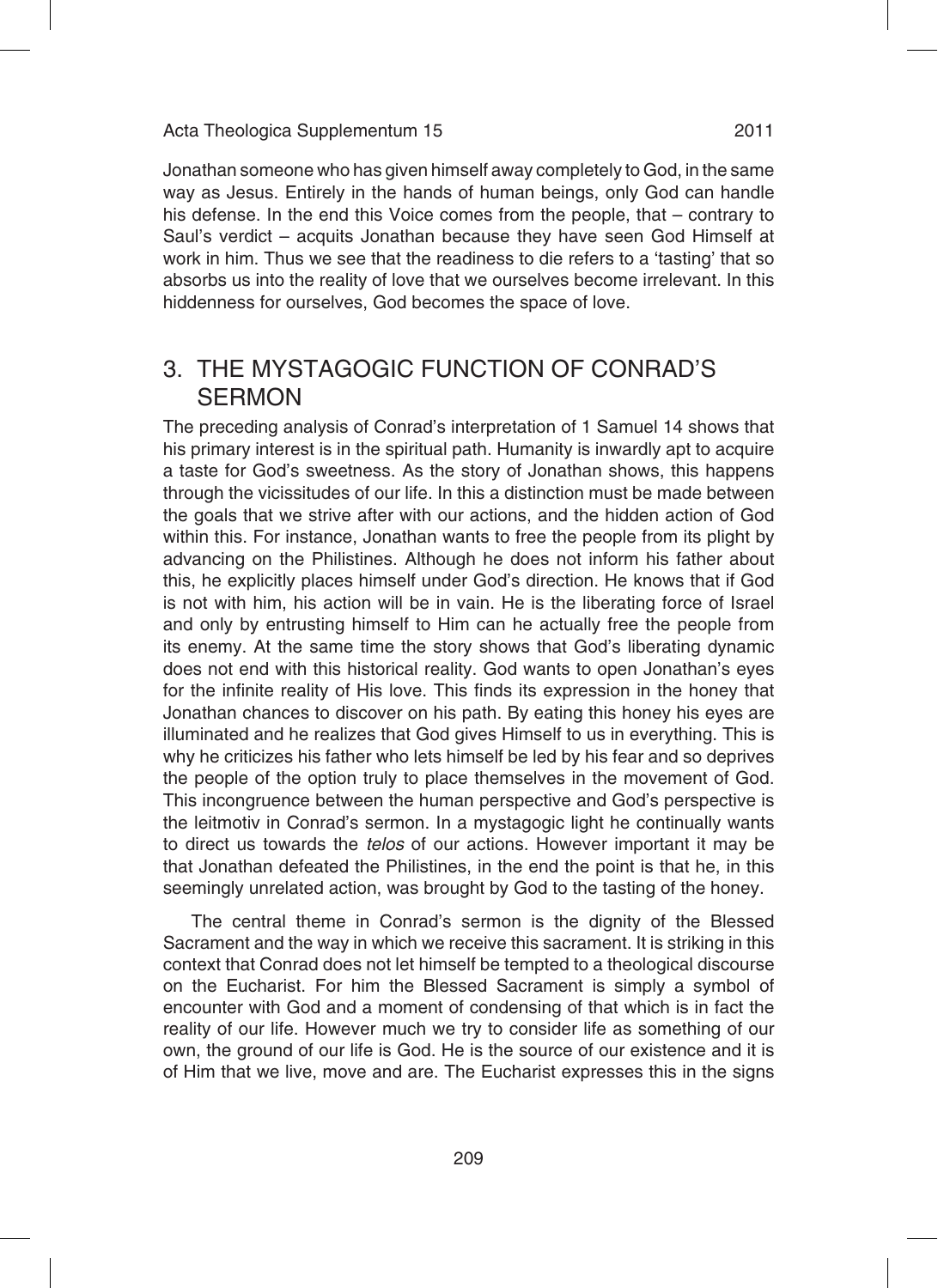of bread and wine. God is the bread and the wine of our life and in these signs of love completely gifted away in us. It is essential for Conrad that we enter into contact with this divine reality of our life, for only herein will we begin to discover that we in everything live of the sweetness of His love. And so, in receiving the Blessed Sacrament, we must open ourselves in longing for the sweetness that is hidden in it. If we receive the sacrament in a purely material sense, it will not be able to do its work in us and will never be able to let us share in this divine sweetness which is the source of our life. This is why we must look for ways to open ourselves for God, so that life can reveal its hidden sweetness to us. Here the Blessed Sacrament functions as a continual reminder of the sweetness of God's total gift of self in the life of man.

Aware of this divine reality of our life, Conrad looks for ways of opening us to this reality, so that it can become active in our life as well. In this light the remarkable thing about the story of Jonathan is that it makes clear that tasting the honey does not follow immediately from our own actions. Jonathan discovers the honey by chance. At the same time, from God's perspective it is not chance but a preconceived plan. In the paths that Jonathan has travelled in obedience to God's voice, God ultimately brought him to the tasting of the honey. In the same way we also should take into account that the ultimate goal of our activities should not be sought along the same line as these activities. We can prepare ourselves for the encounter, but not bring about the encounter itself. This can only take place in the open space of seeing and being seen. This does not mean that we should let go of this *telos* as something that is out of our reach. On the contrary, Conrad places the encounter with God in the centre of our attention. In everything we ought to be oriented towards the tasting of the honey. The reason for this is that otherwise we lose sight of the ultimate goal of our actions and begin to consider these as independent activities.

### 3.1 The image of the honey

Before expanding on these activities, Conrad first focuses our attention on the special character of the honey that is tasted in the Blessed Sacrament. He makes a distinction between the perspective of the person who opens himself for the divine reality, and God's action itself that takes shape in the 'nothing' of the human being.

In the first case Conrad uses the image of the 'sweet bee Mary' who flew diligently from virtue to virtue to draw the sweetness of God to herself. Because of this she could ultimately, by the power of the Holy Spirit, receive the sweet honey of the living Son of God. Conrad here explicitly indicates that the honey has a transforming function. Mary not only brought the honey together in her hive in order to collect it, but was also – by eating of it – illuminated by it from within. In the same way the life of virtue does not stand alone, but is, as a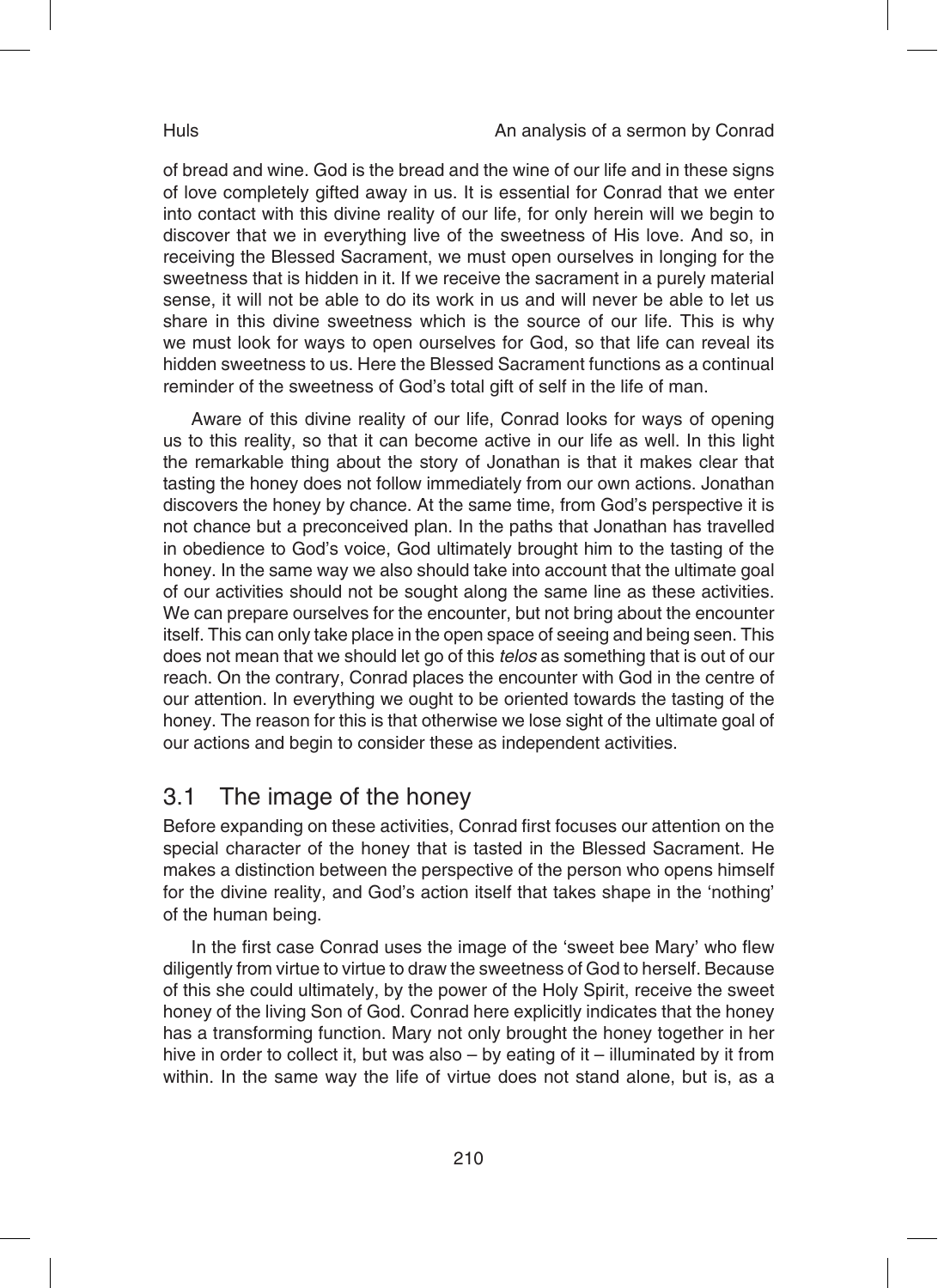place where the sweet honey of God is found, the path by which we from within are made receptive for the birth of God in us.

In the second case Conrad distinguishes between the 'matter' that the honey is made of and the 'nothing' of God's creative power that gives the honey its ultimate sweetness. For this he uses the image of the sun that with its warmth (the power of the Holy Spirit) transforms the moisture that is present in 'the flower Mary' into honey and so makes the body of our Lord be born in her. With this image Conrad shows that the sweetness of the Blessed Sacrament is not situated in its materiality. There is nothing that makes the Blessed Sacrament 'sweet' other than the immediacy of God Himself who addresses us in the 'nothing' of our being and so makes us be born in His love.

In describing both these characteristics of the honey Conrad indicates the tension in which the spiritual path is situated. We can practice ourselves in the virtues and so let ourselves be transformed by the sweetness of God's grace, but ultimately it is only God Himself who above and beyond our own nature unites us with His love. In this the Blessed Sacrament functions as a form of awakening to the sweet flavour of the divine love that will ultimately consume us to the bone.

### 3.2 Jonathan's four steps

Before Jonathan could take the honey, he had to do four things. All these four steps are aimed towards enlarging our receptiveness for God and are thus placed in the perspective of the *telos*, that is of acquiring a taste for God.

### 3.2.1Jonathan climbs a mountain

In the Bible the mountain is often the place where God is approached. Moses for instance climbs Mount Sinai to speak with God. Conrad associates the image of climbing a mountain with our works of virtue. By practicing ourselves in the virtues, we ascend to God. From the life of virtue of Mary that Conrad mentioned earlier, we know that the practice of virtue serves the purpose of gaining the honey. Mary flew from virtue to virtue in order to receive the sweet honey of the living Son of God by the power of the Holy Spirit. In this she serves as a model for the person who, like Mary, wants to become receptive for God. In this way the life of virtue is seen mainly in the perspective of the encounter with God. The practice of virtue is not a form of self-perfection, but the opening of a space that enables God to work in us. This is why Conrad can say that the works of virtue clothe us with God's power and will ultimately lead to our seeing God. With the latter he refers to the total losing of oneself in God. We see God, when we have so lost ourselves in God's love, that He has become the source of our virtuous works.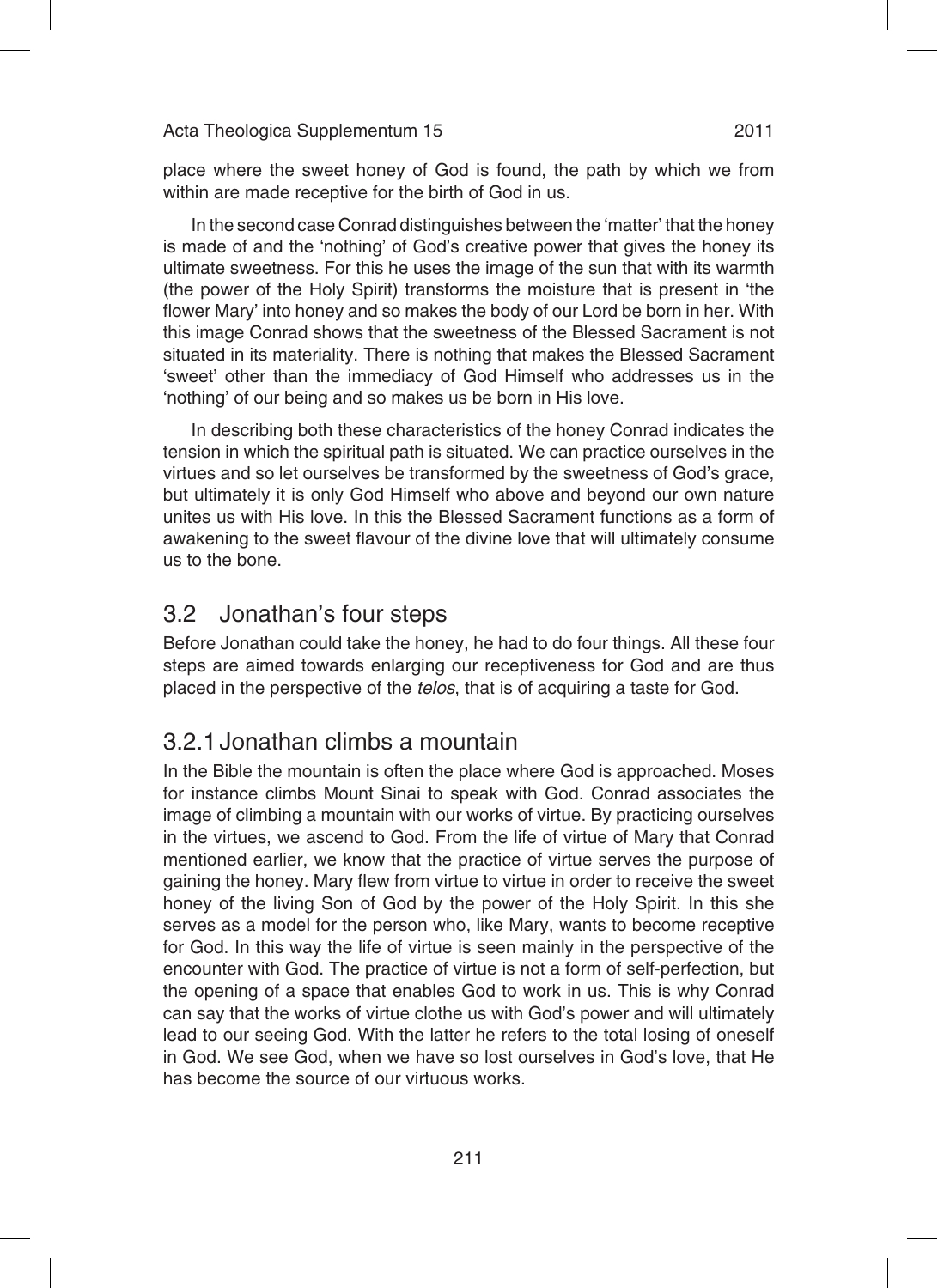#### 3.2.2Jonathan combats the enemy

A second point that Conrad considers important in acquiring a taste for the sweetness of the Blessed Sacrament, is that we must defeat our enemy. He connects this image with the battle against our sins and temptations. The precise interpretation of this battle remains unclear, however. The only thing he stresses, is that we must wage this battle with all the strength we have in us and must not yield to our temptations. Even when he elaborates on these sins and temptations with the help of a verse from Psalm 91 (v. 13; according to the Vulgate numeration Psalm 90:13), he does not get any further than general terms such as "evil thoughts", "evil or impure intentions", "pride" and "sloth". The first two aspects are dealt with most elaborately in Conrad's sermon and show that Conrad places his comments within the context of people who in one way or another have left the world for love of God. The battle they have to wage therefore does not lie in the area of morality, but on the level of their vocation. Conrad calls on them to remain true to that which deeply moves them, and not to make compromises with this by seeking their satisfaction in the "pleasures of the world" again anyway. In doing this they poison their vocation and no longer give God the chance to transform them in the unconditionality of His love.

The danger of having thoughts that keep us from staying true to our vocation, is that they can lead us down false tracks that can ultimately bring us to being unable to find the way back. Even more treacherous however, are our evil or impure intentions. To be sure, they make us do good works that are respected by others, but in fact we do them more for ourselves than for others. Conrad calls this self-love the root of all evil. However agreeable these works may be in the eyes of others, they displease God and thus miss their actual purpose. Conrad shows here that our good works such as prayer, fasting, giving alms and such do not stand alone. They are spaces of encounter with God, and are aimed at tempting us to lose ourselves in God. In this perspective every time we direct our focus back towards ourselves, we do damage to this love that wants to flow out in us.

The last two vices, pride and sloth, that we as human beings are to combat, can be called classic in the monastic world and both refer to the tension between the person who is closed in upon himself, and the one who surrenders himself in God.<sup>5</sup> Pride here concerns the human tendency to exalt ourselves and appeal to our own exertions. This attitude must be combated, because in doing this we maintain the myth that we are something in ourselves, and do not need others and God. This is why Conrad says that God cannot enter a proud heart. Someone who is proud closes himself off from God's grace in complacency and self-conceit. Sloth concerns our attachment to ourselves.

<sup>5</sup> The above vices belong to the seven cardinal sins.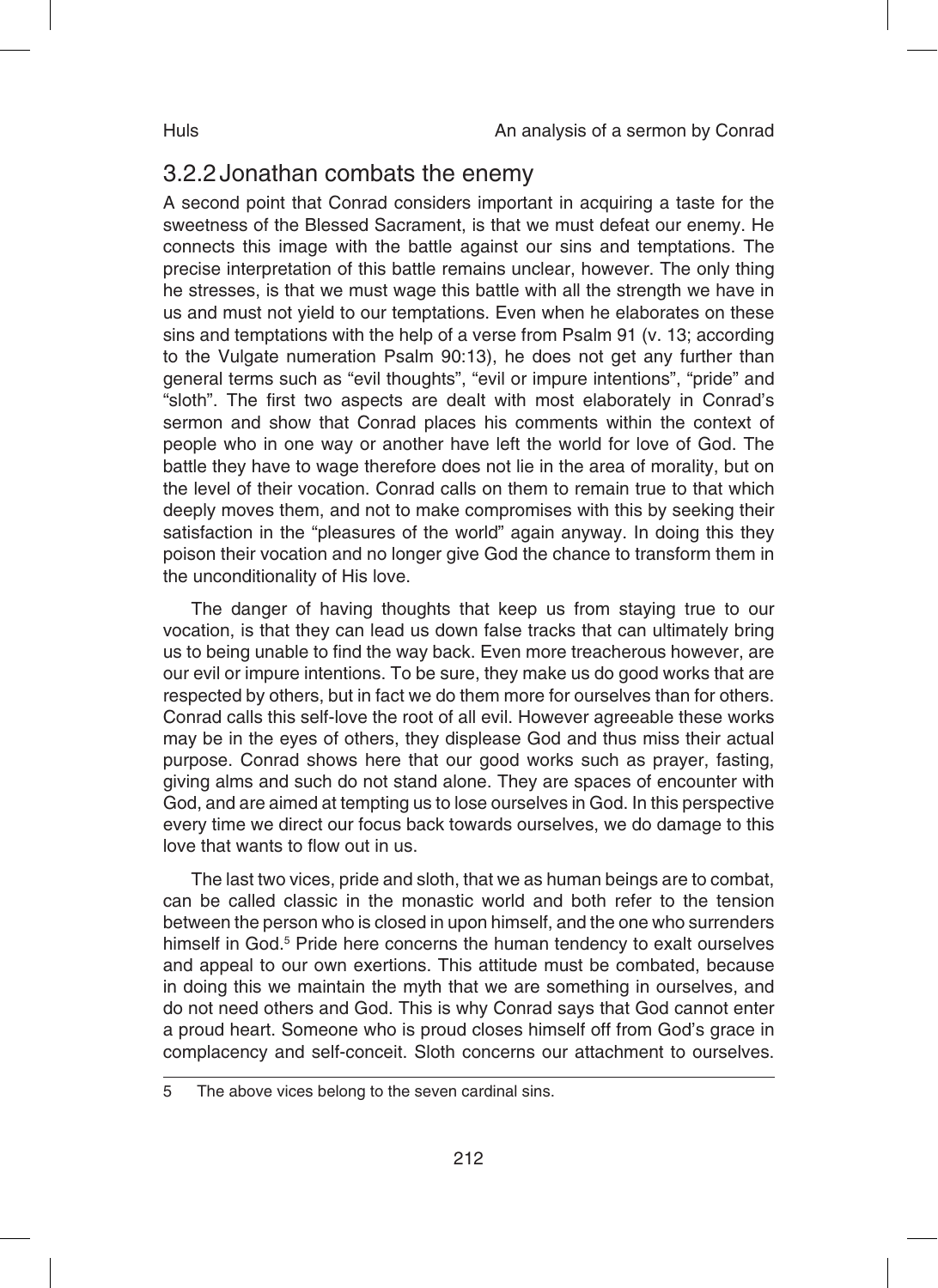To be sure, we begin enthusiastically on the path of our vocation, but at the moment that this truly asks us to let go of ourselves and our attachments, we refuse to respond. And so we remain locked in our own world and will never acquire a taste for the love of God, which is not anchored in our own world (Cf. Cassian, *Institutiones* 10.1-2).

#### 3.2.3Jonathan takes a rod in his hand

The third point that Conrad brings up, is that Jonathan – when he reaches a field with honey – does not reach for the honey with his hand, but takes a stick to taste of the honey. According to the author this image shows the mediating role of Mary in our relationship with God. However relevant it may be that we exert ourselves to progress in the life of virtue and combat our sins and temptations, these remain human activities that can indeed open us for the encounter with God, but cannot command this. In other words, the spiritual path is characterized by a discontinuity. With all our activities, we cannot sanctify ourselves. We can only be sanctified by God. In this way Mary shows the field of tension between *telos* and *skopos*. The various examples in which Conrad attempts to clarify Mary's role, chiefly show us the countenance of unconditional love. In Mary we may come to realize that God loves us not for our actions but in the fragility of our existence. In this way Mary gives us the possibility unconcernedly to entrust ourselves to God. In this our sins do not count and we can trust that God gathers us up unconditionally in His love. The figure of Mary here indicates the perspective in which to see the care for ourselves that characterizes the first two steps of Jonathan's path. However important it is that we exert ourselves to open ourselves for God, in this we ultimately have to forget our care for ourselves and may trust that before all else we are secure in His love. At the same time Mary – as image of the unconditional love of God – gives one the possibility of acknowledging one's own unworthiness in this offer of love. We have nothing to offer God. Our work is nothing compared to the love with which He ultimately adorns us. This comes to the fore most clearly in the example of queen Esther who has to change the mind of king Assuerus. She knows that she has nothing to offer this terrifying king. And yet she does not avoid the confrontation and thus wins the golden staff of his affection.

### 3.2.4Jonathan brings the hand to his mouth

The last act that Jonathan performs to taste of the honey, is that he brings the hand to his mouth. Conrad connects this with the ordering of our life. As human beings we are well-ordered when we do the will of God in everything. Here the author makes a distinction between the external and the internal side of life. Both our behaviour and our mind must conform themselves to this will.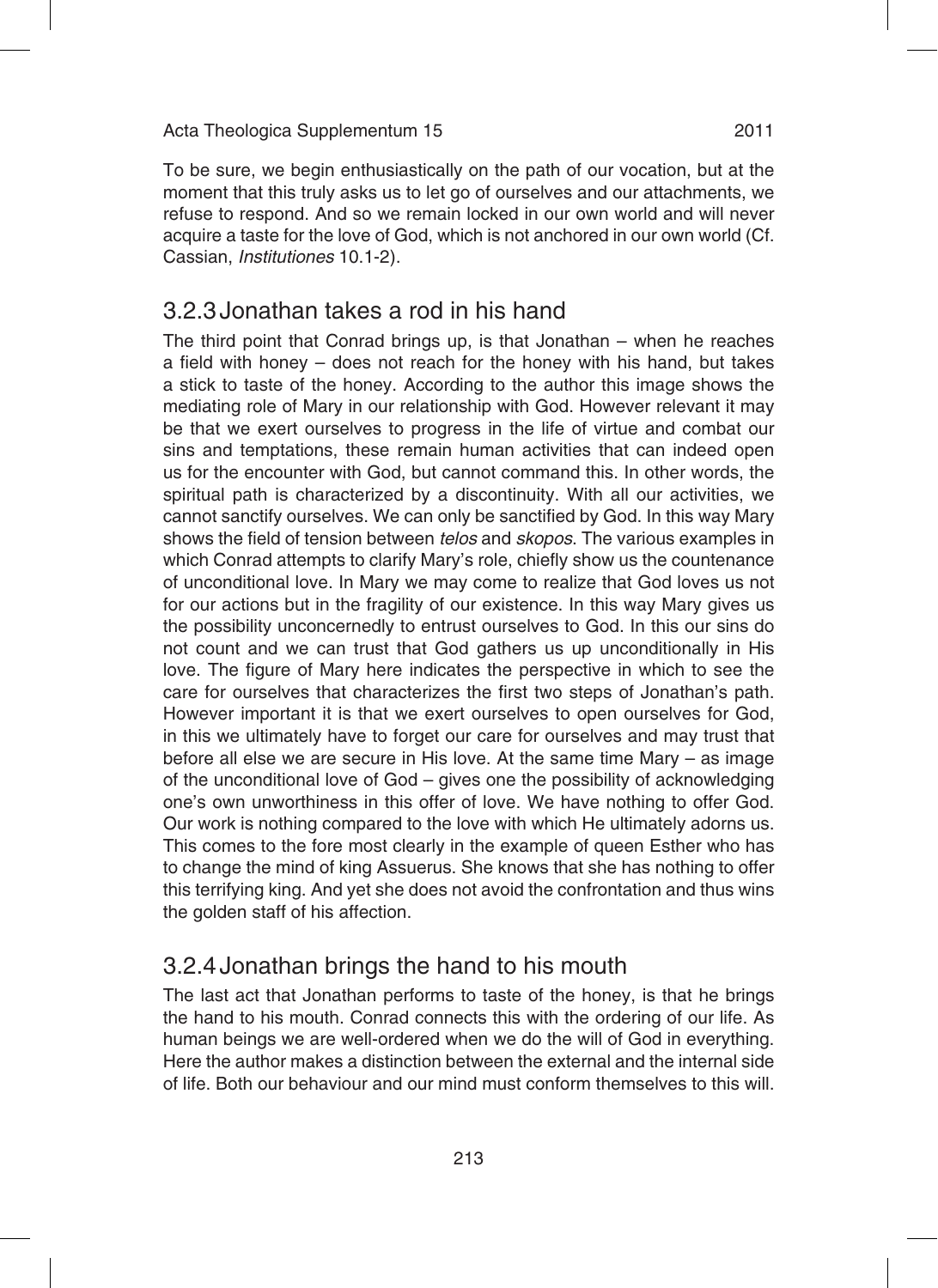With this Conrad seems to be returning to the level of our self-activation as it is described in the first two steps of Jonathan's climb. It is therefore justified to ask what distinguishes this fourth step from the first two. Both our works of virtue and our battle against sins and temptations are after all aimed at doing God's will. To understand the difference, we must draw a distinction between the transformation in conformity and the transformation in love (Waaijman 2002:455-481). The first two steps depart from the perspective of human beings who, in their desire for God, attempt to subject themselves to His will and thus make themselves conform to God. The final step on the other hand departs from the realization that God is the innermost will of our love and in this love we are united with God. This is why Conrad calls on us to surrender ourselves to this divine love in everything, and to let this be the guide of our life. For those who have lost themselves in this love hears only God's voice and will want to obey this voice in everything. In this way God orders us from within and His sweet flavour ultimately will entirely fill both body and mind.

# 3.3 The effects of the honey

Besides the four steps that characterize Jonathan's path and that should lead us to tasting the honey, the honey also affects us in four different ways.

# 3.3.1Honey brightens the eyes

The image of the honey that brightens our eyes is pre-eminently suitable for showing us that we are blind to the divine reality we are living in. For Conrad the spiritual path is in the first place a path of realization. This path wants to open us to the light of God that illuminates the whole earth but is not seen, due to our being closed in on ourselves. The realization of this inner light causes Jonathan to exclaim that he has truly come to 'see'. At the same time this light maintains its hidden character for humanity and we can never see it in all its brilliance. In this sense this light affects our life like a paradox. On the one hand it enlightens one, on the other hand it makes us realize in this enlightenment that the light that we see as mortal human beings is always subdued. Conrad gives two reasons for this. In the first place humanity cannot bear this light in its unveiled form: their hearts, which are love's centre, would be broken. In the second place the light sets us in motion. In other words, it awakens the dynamic of our desire, that we may see God with countenance unveiled. The same is true of the sweet honey of the Blessed Sacrament. When we begin to savour it, it will only awaken a greater desire in us. This is further expanded upon in the continuation.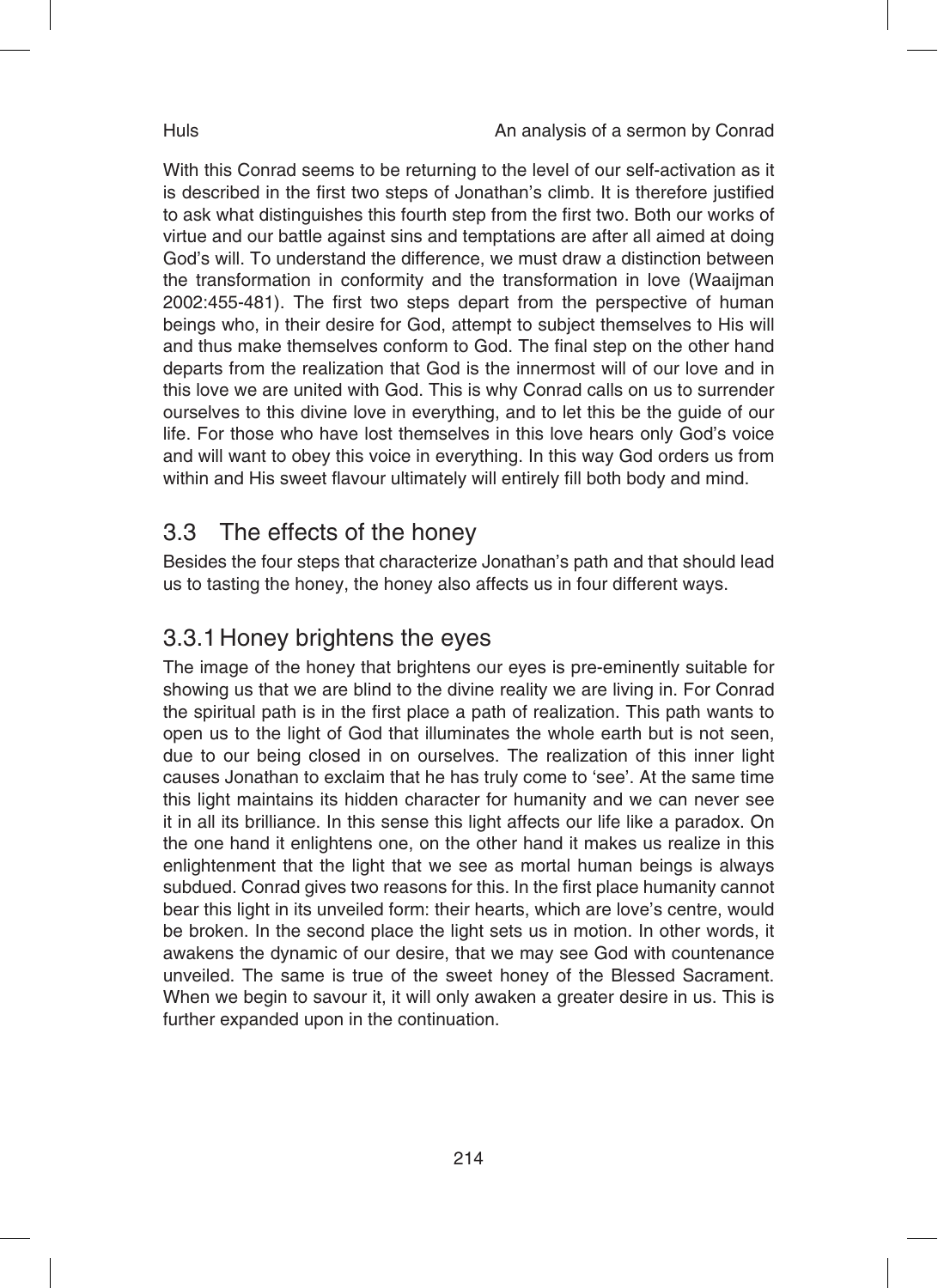#### 3.3.2Honey unleashes the sweet flavour of desire

Just as the divine light of love is hidden from the eye of the world, the sweet flavour of the Blessed Sacrament is hidden for the person who because of their attachment to the world fail to open themselves for God. However when we do acquire a taste for this sweetness, it eases us away from these attachments, that in the light of its sweet flavour become bitter. This dynamic shows that, although Conrad will always emphasize that we as humans must detach ourselves from worldly matters, this is no more than a preliminary stage of the actual detachment that is worked in us by the taste of the divine sweetness. This draws us into an insatiable love that can only find its rest in God and thus remains dissatisfied in everything.

As a guide in the spiritual life Conrad knows, however, that we do not always experience this divine sweetness. Sometimes we lose our taste for the spiritual life and everything around us becomes barren and cold. This barrenness is not caused by absence, but by an attachment that we have a hard time letting go of. At the same time he immediately puts this causal connection into perspective and indicates that it can also be a way of making us aware that the sweetness of God's love is given us for naught and not because of any merit of ours. Conversely God can let us experience his sweet flavour to keep us from despairing. With this comment Conrad shows that, even though we know that we should let ourselves be led by God, this does not mean that we are able to do this by our own strength. Even in our surrender to God we have to let God do the work in us. Here God Himself is the caring master who unites us with Himself on His conditions.

#### 3.3.3Honey spurs on to good works

However hidden the divine light may be for the world, it does visibly affect people. Thus the well-known saying holds true here: "A tree is known by its fruit." But for Conrad these effects do not mean that we have once and for all said goodbye to our self-love or concern for ourselves. As long as we live, we are situated in the field of tension between the voice of ourselves and that of God, and we must be continually alert that we not close our ears to God's liberating word. Only in this way can we successively let go of ourselves in God and come to life in Him. Here Conrad also indicates that true transformation lies in this surrender. The more we acquire a taste for God's sweetness, the more we will also begin to realize that true liberation does not come from ourselves, but from God who regards us with the eyes of love. Thus during the course of the process of transformation the attention shifts from ourselves to God. He is the liberating force of our existence and causes us to be born in His love. Conrad closes this paragraph with the words of David: "God is my strength, I will not be daunted by what my enemy does" (Psalm 46:2-8; Psalm 45:2-8 in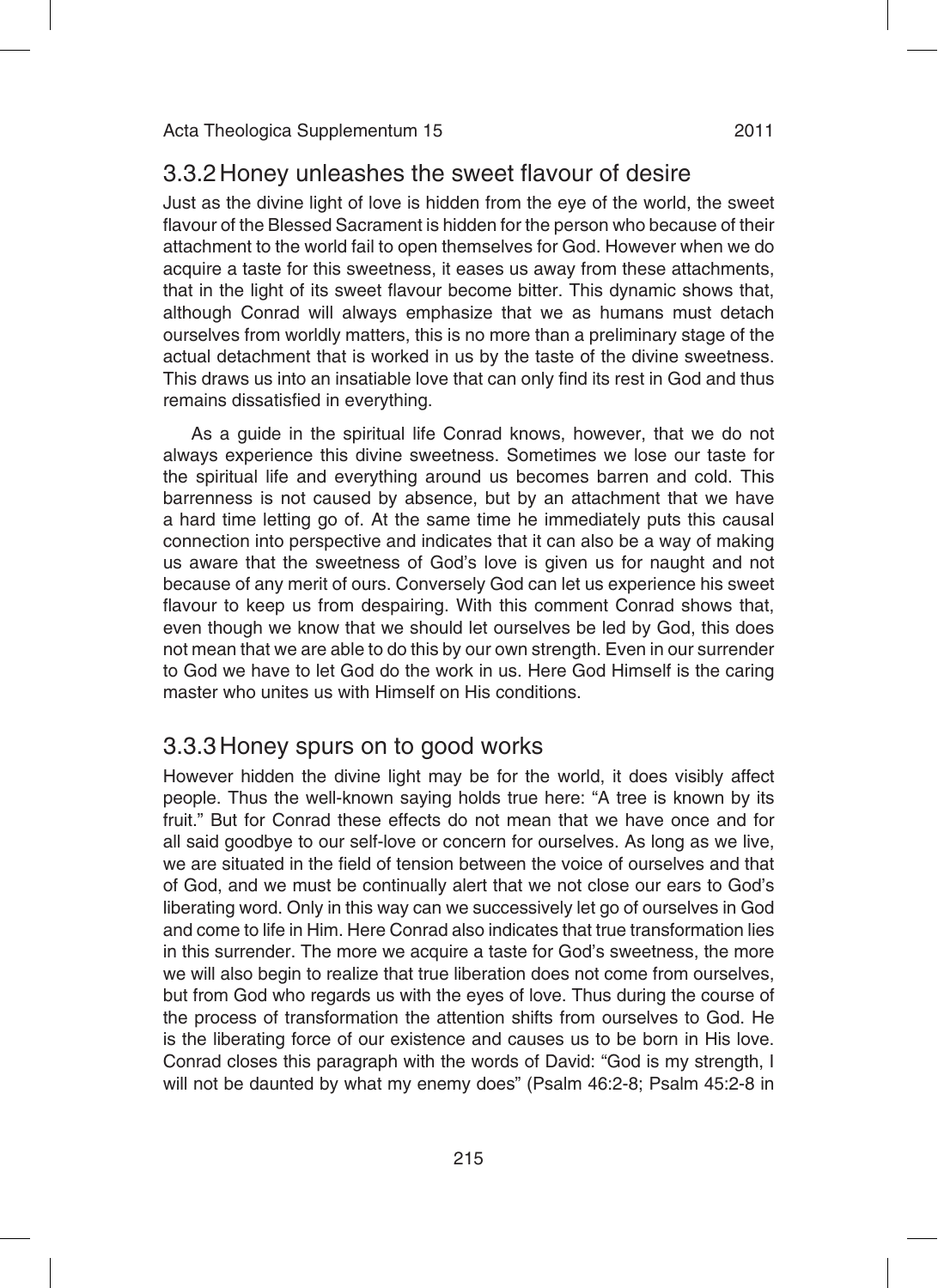the Vulgate numeration). He considers the Blessed Sacrament in the same way, which by its sweet flavour successively unites humanity with God's love.

# 3.3.4Honey makes us die in God

As we saw in the previous paragraph, our good works are not based on our own effort, but flow from the influence of God. This shift of perspective leads us into a growing self-forgetfulness. By tasting the honey in the Blessed Sacrament we become more and more hidden for ourselves and are only aware of the divine love that is taking effect in us. Dead to ourselves, we enter the life of God. Fear and worry about ourselves no longer play a part here. This is what in later tradition is called transformation in glory. When all ego dynamics fall away, the whole of the centre of our will is shifted into God (Waaijman 2002:910).

# 4. CONCLUSION

The text by Conrad of Saint George that is discussed here belongs to the literary genre of the sermon. This genre is a form of interpretation of Scripture that has as its primary focus the spiritual path of the reader or listener. This makes it the pre-eminent place where allegoresis finds its natural channel. After all, this is aimed at leading us into the ascent towards union with God. The point of departure is the address that is hidden behind the words of the scriptural text. In the case of Conrad and his interpretation of 1 Samuel 14 this address lies in the moment that Jonathan's eyes are brightened by eating of the honey (1 Sam. 14:27 and 29). In Conrad's eyes this moment of realization shows God's offer of salvation that wants, in a manner that is hidden to human beings themselves, to unite with His love. It is also this moment that determines the whole of the structure of Conrad's sermon, which falls into two parts. The first part describes – after an introduction on the special character of the honey – Jonathan's ascent to tasting its sweetness, the second part describes the effects of this honey in the rest of Jonathan's life. With this Conrad sketches a path that is exemplary for every person who wants to come to taste God. In this the Blessed Sacrament is the central symbol of our life. Just as God is the hidden sweetness of the Blessed Sacrament, so He is also active in our life in a hidden way. By developing a taste for His sweetness in the sacrament, we can also begin to trace this sweetness in our own life.

Before Conrad describes the steps that brought Jonathan to tasting the honey, he pauses to consider the special character of the honey that we can trace in our life of virtue and that, in tasting it, opens us on an ever deeper level for the action of God's love. He emphasizes that its action has an immediate character and cannot be traced back to anything in created reality. This is why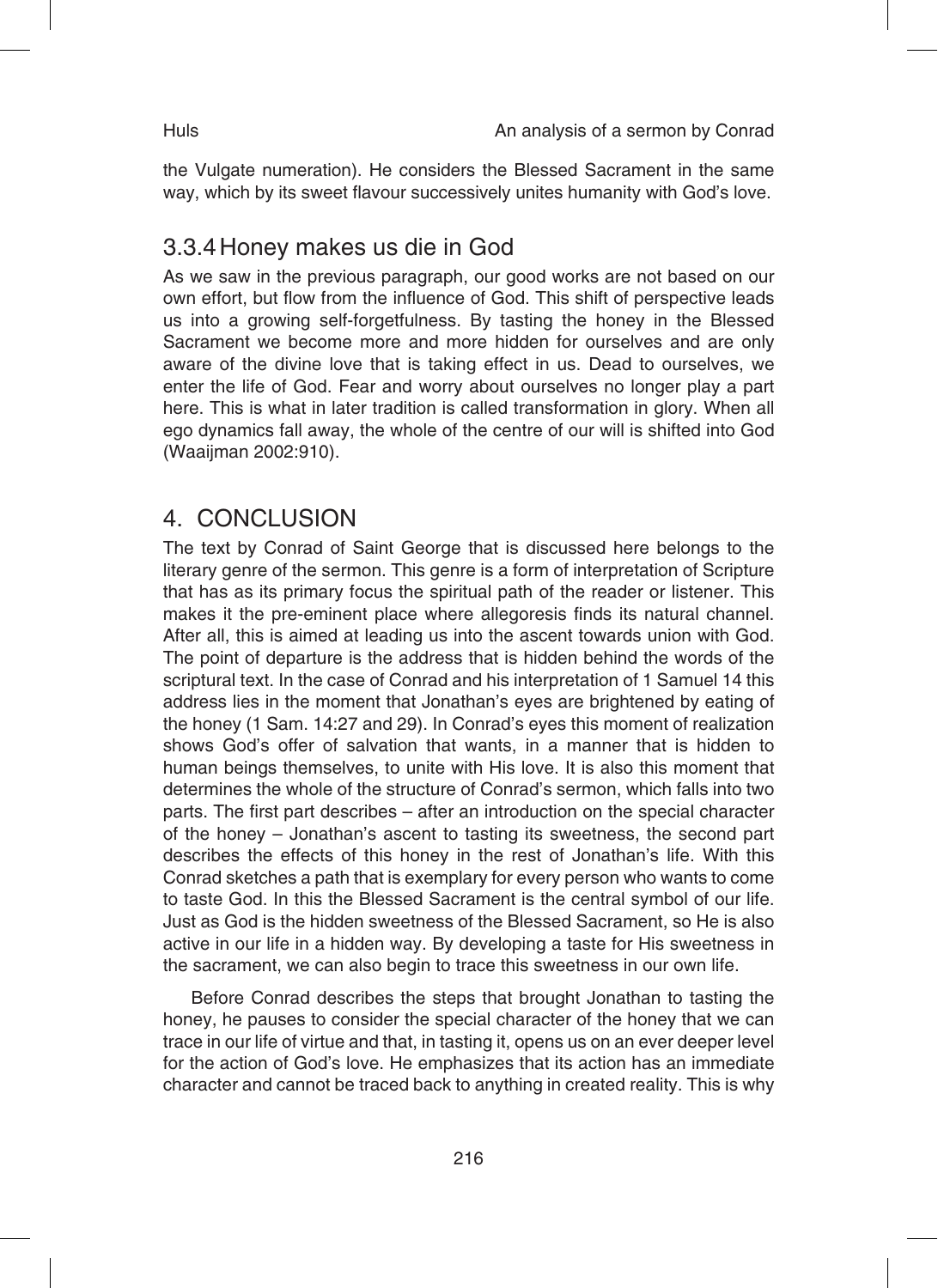tasting it equals being consumed (transformed) by it. This action from within indicates the tension between working goal (*skopos*) and final goal (*telos*). However much we may want God to become active in us, we cannot force Him to this by our activities. We can only hope that in our activities we will be broken open by God for His love. This demands of us a form of discernment, by which in our works we come to the realization that we are being regarded by God.

In the path that should lead to tasting God's sweetness, Conrad distinguishes four steps. With regard to the story in 1 Samuel 14 he proceeds selectively. For instance he does not mention that Jonathan has doubts about advancing on the Philistines and first asks for a sign from God. For Conrad this distinction is unimportant. We need not question ourselves about our desire to taste God. The only thing that matters is *that* we surrender ourselves to this desire. The four steps that the author distinguishes in this show that the path leading to tasting God is situated in the field of tension of our concern for ourselves and our surrender to God. To become receptive for God it is necessary that we practice the virtues (1) and bravely battle against our sins and temptations (2). However, we should not do this in order to justify ourselves in God's eyes, but rather to become open for God's action in us. Here an important role is reserved for Mary, whom Conrad sees as represented by the stick with which Jonathan reaches for the honey and who herself represents the countenance of God's unconditional love. By entrusting ourselves to her (3), we may – despite the awareness that in this gift of love we have nothing to offer God – be assured of His loving faithfulness to us. Ultimately it is this love which orders our life and which makes us realize that the profoundest will of our love is situated in God (4).

The second part shows how the honey, i.e. the love of God, affects our life. Here Conrad distinguishes four aspects in Jonathan's life. The first and most obvious is that the honey sharpens our eyes to see God in the daily reality of our life (1). The paradoxical thing about this contemplative form of 'seeing' is that it simultaneously makes us aware of our blindness and thus only plunges us even deeper in the desire to see God with unveiled countenance (2). The same holds true for the works to which this 'seeing' spurs us on and which make us realize on an ever deeper level that God is the source of our activity (3). It is He who wakes us in His love and by this love causes us to be born in God. The final aspect indicates the ultimate perspective of this transformation in love which does not end with our personal life. With his readiness to die (1 Sam. 14:43) Jonathan states that in love ultimately every ego-dynamic falls away (4). This is what in later tradition is called transformation in glory.

In a broader perspective I put myself the question, in conclusion, what the contribution of the allegorical mode of reading is to modern exegesis. I am aware that Conrad of Saint George's sermon on 1 Samuel 14 is merely a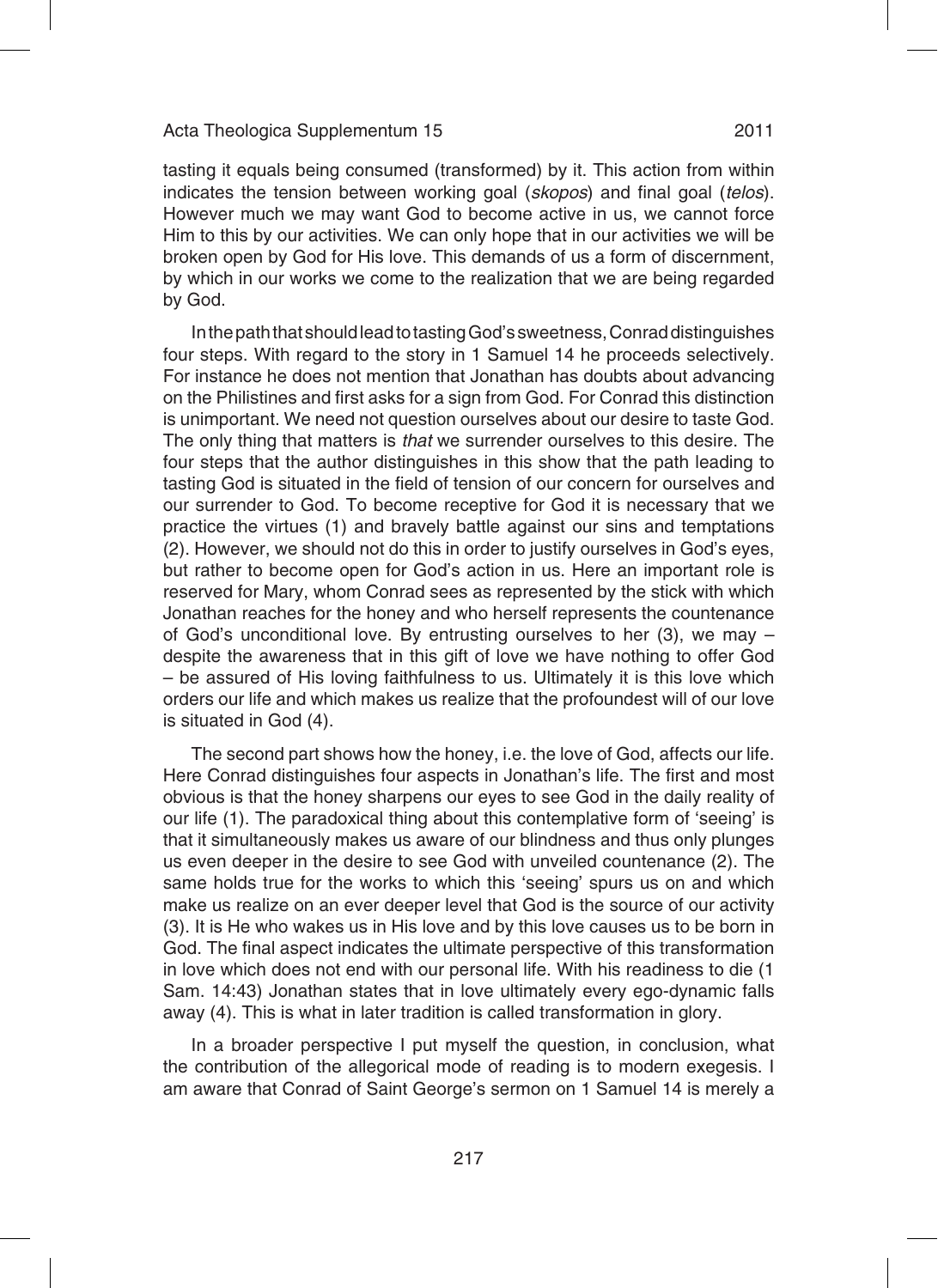paradigm for this. In this sermon I attempted to analyze how the process of the allegorical reading can be traced by us. It is striking here that this mode of reading first of all relates the Bible text to our life and in doing so places the relationship with God in a central position. Conrad lets himself be led in this by a moment in the text that according to him is an expression of a divine address. Subsequently the whole of the text is read again from the perspective of the mystagogic moment as the reader's personal transformation process. In this way the historical context falls away and the development of the spiritual path becomes central. By this means Conrad shows that the allegorical mode of reading has its own logic and cannot be dismissed as human fantasy. This mode of reading is characterized by a great precision and a pure orientation on God's action. Because this orientation is presupposed as source of inspiration of Scripture, this mode of reading has not lost any of its topicality. This is not to say that we can adopt Conrad's reading indiscriminately, for we as modern readers will have to discover anew the divine address in the text, again and again. Because of this, in the course of time an endless movement of allegorical interpretations arises. In closing I would dare the proposition, that without allegory it might be difficult to penetrate to the hidden action of God in our existence and that it is therefore useful, that we dare to read both our life and Scripture from this allegorical perspective.

## BIBLIOGRAPHY

#### Ampe, A.

1964. Kritisch onderzoek van enkele aan Ruusbroec toegeschreven teksten. In: A. Ampe (ed.), *Dr. L. Reypens-Album*. (Antwerpen: Ruusbroec-Genootschap), pp. 1-36.

#### Blommestijn, H.

1996. De Eucharistie in de vroege Karmelitaanse spiritualiteit. In: A.H.C. van Eijk & H.W.M. Rikhof (eds.), *De lengte en de breedte, de hoogte en de diepte. Peilingen in de theologie van de sacramenten*, (Zoetermeer: Meinema), pp. 39-73.

2002. De reis naar de bron: Koenraad van St. Joris. In: H. Blommestijn (ed.), *Gaan waar geen weg meer is, Verkenningen in de mystiek*. (Zoetermeer: Meinema), pp. 9-27.

#### Gregory of Nyssa

1893. Answer to Eunomius' Second Book. In: P. Schaff & H. Wace (eds.), *A select library of the Nicene and Post-Nicene Fathers of the Christian church. Second series, Vol. 5: Gregory of Nyssa: Dogmatic treatises, etc.* (New York: The Christian Literature Company; Oxford: Parker). Also available online: http://www.ccel.org/ ccel/schaff/npnf205.